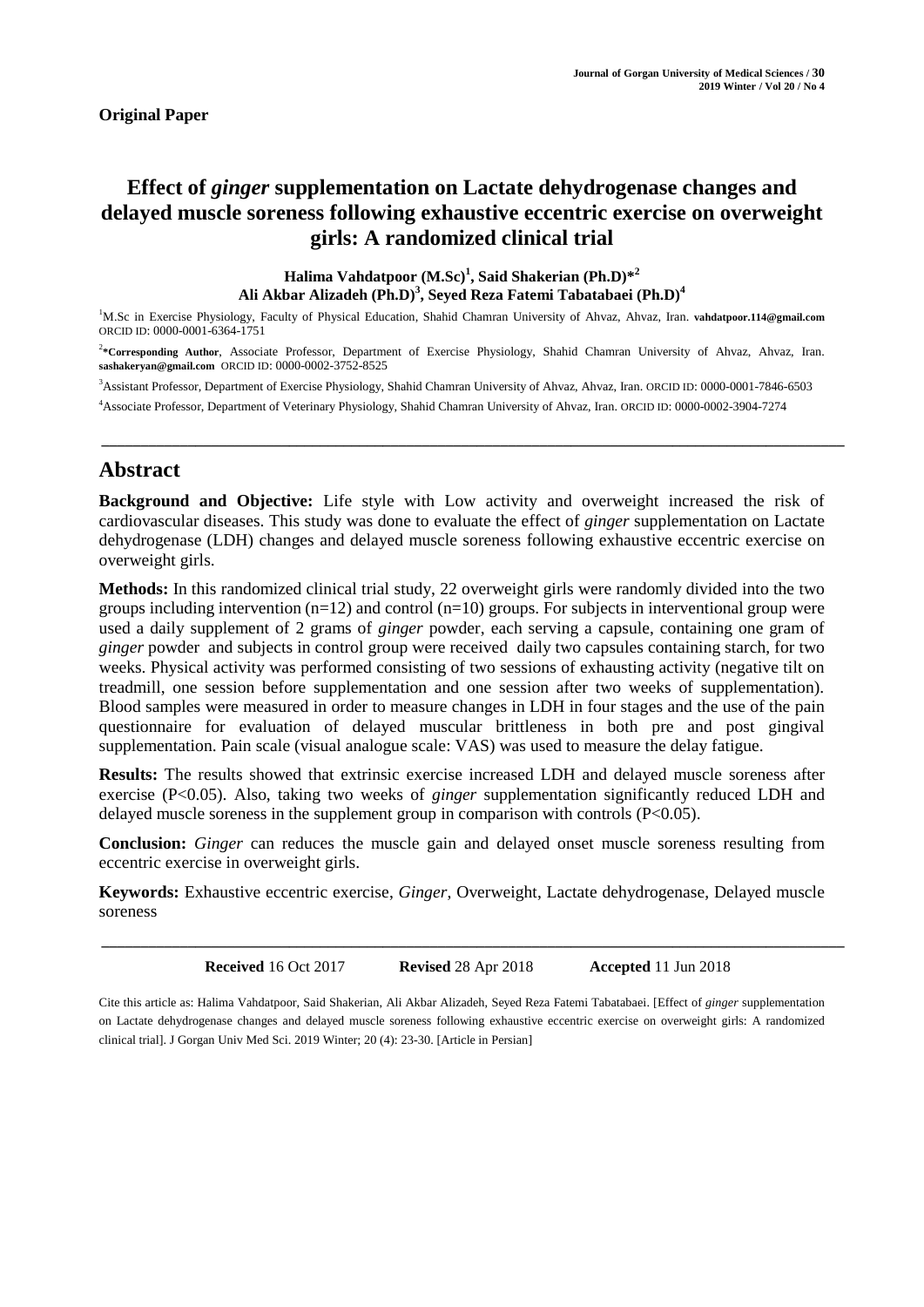# **اثر مصرف مکمل زنجبیل بر تغییرات لاکتات دهیدرژناز وکوفتگی عضلانی تاخیري دختران داراي اضافه وزن به دنبال فعالیت برونگراي وامانده ساز: یک مطالعه کارآزمایی بالینی** حليمه وحدت پور <sup>ل</sup>، دكتر سعيد شاكريان\*<sup>7</sup>، دكتر على اكبر على زاده ّ، دكتر سيدرضا فاطمى طباطبائى <sup>؛</sup>

-1 کارشناسی ارشد رشته فیزیولوژي ورزشی، دانشکده تربیت بدنی دانشگاه شهید چمران اهواز، اهواز، ایران. com.gmail@.114vahdatpoor کد ارکید 0000-0001-6364-1751 -2 دانشیار، گروه فیزیولوژي ورزشی، دانشگاه شهید چمران اهواز، اهواز، ایران. کد ارکید 0000-0002-3752-8525 -3 استادیار، گروه فیزیولوژي ورزشی، دانشگاه شهید چمران اهواز، اهواز، ایران. کد ارکید 0000-0001-7846-6503 **\_\_\_\_\_\_\_\_\_\_\_\_\_\_\_\_\_\_\_\_\_\_\_\_\_\_\_\_\_\_\_\_ \_\_\_\_\_\_\_\_\_\_\_\_\_\_\_\_\_\_\_\_\_\_\_\_\_\_\_\_\_** -4 دانشیار، گروه فیزیولوژي دامپزشکی دانشگاه شهید چمران اهواز، ایران. کد ارکید 0000-0002-3904-7274

# **چکیده**

زهینه و هدف: شیوه زندگی کم تحرک و افزایش وزن، خطر توسعه بیماری های قلبی و عروقی را افزایش میدهد. این مطالعه به منظـور تعیین اثر مصرف مکمل زنجبیل بر تغییرات لاکتات دهیدرژناز (Lactate dehydrogenase: LDH) و کوفتگی عضلانی تاخیری دختـران دارای *اضافه وزن به دنبال فعالیت برونگراي وامانده ساز انجام شد.*

دوش بودسهی: در این کارآزمایی بالینی ۲۲ دانشجوی دختر دارای اضافه وزن در دانشگاه شهید چمـران امـواز بـهطـور تصـادفی در گروه های کنترل (۱۰ نفر) و مداخله (۱۲ نفر) قرار گرفتند. گروه مداخله روزانه ۲ گرم پودر زنجبیل، هر وعده یک کیسول، حاوی یـک گـرم بودر زنجبیل، و گروه کنترل (دارونما) روزانه دو کیسول حاوی نشاسته، به مدت دو هفته مصرف نمودند. فعالیت بیدنی شیامل دو جلسیه فعالیت برونگرا وامانده ساز (شیب منفی بر روی تردمیل، یک جلسه قبل از مکمل دهی و یک جلسه بعد از دو هفته مکمل دهـی) اجـرا شـد. .<br>نمونههای خونی طی ٤ مرحله به منظور سنجش تغییرات LDHاخذ و نیز از پرسشــنامه درد (Visual Analogue Scale: VAS) بـرای ســنجش *کوفتگی تاخیري در دو دوره قبل <sup>و</sup> بعد از مصرف مکمل زنجبیل استفاده گردید.*

یافته ها: تمرین برونگرا باعث افزایش میزان LDH و کوفتگی عضلانی تاخیری بعد از فعالیت گردید (۴۷٬۰۵). مصرف دو هفته مکمسل زنجبیل باعث کاهش آماری معنی دار میزان LDH و کوفتگی عضلانی تاخیری گروه مداخله در مقایسه با گروه کنترل گردید (۰/۰۵-. .<br>**نتیجه گیدی:** مصرف زنجبیل می تواند بر کاهش آسب عضلانی و کوفتگی عضلانی تاخیری ناشی از فعالیت برونگرا در دختران با اضافه *وزن موثر باشد.*

**کلید واژهها:** *تمرین برونگراي وامانده ساز ، زنجبیل ، اضافه وزن ، لاکتات دهیدروژناز ، کوفتگی عضلانی تاخیري*

 **\_\_\_\_\_\_\_\_\_\_\_\_\_\_\_\_\_\_\_\_\_\_\_\_\_\_\_\_\_ \_\_\_\_\_\_\_\_\_\_\_\_\_\_\_\_\_\_\_\_\_\_\_\_\_\_\_\_\_\_\_\_**

\* نویسنده مسؤول : دکتر سعید شاکریان ، پست الکترونیکی com.gmail@sashakeryan

نشانی : اهواز، دانشگاه شهید چمران اهواز، دانشکده تربیت بدنی و علوم ورزشی، تلفن 071-33333631 ، نمابر 33360017 **وصول مقاله: 1396/7/24 ، اصلاح نهایی: 1397/2/8 ، پذیرش مقاله: 1397/3/21**

**مقدمه**

یکی از عوامل موثربروضعیت سلامت وکیفیت زندگی، چـاقی و اضـافه وزن اسـت (١). شـاخص تـوده بـلدنی در ایـران از ٢٥/٠٢ کیلوگرم برمترمربع در سال 2005 به 26/47 کیلوگرم برمترمربع در سـال 2007 افـزایش یافتـه اسـت (2). شـیوه زنـدگی کـمتحـرك و افزایش وزن، خطـر توسـعه بیمـاری۵مـای قلبـی و عروقـی را افـزایش میدهد. شرکت در فعالیت های بدنی یکـی از روشهـای مطلـوب و<br>رایج در کنترل وزن و بهبود ترکیب بدنی است. هنگام انجام فعالیـت بـدنی، بـهویـژه از نـوع برونگـرا (Eccentric (میـزان تولیـد نیـرو در دستگاه عضلانی و اسکلتی افزایش مییابد که معمولاً در برنامههـا ي کــاهش وزن از آن اســتفاده مــیشــود (3و4). کــوفتگی عضــلانی یش افـزا) Delayed Onset Muscle Soreness: DOMS) یري تـأخ

آزاد شدن آنزیمهای درون عضـلانی (آنـزیمهـای کـراتین کینـاز و لاکتات دهیدروژنازو میوگلوبین) به درون پلاسماو مهمتـر از همـه افت عملکرد عضلانی را موجب مـ یشـود (5). لاکتـات دهیـدرژناز (LDH :dehydrogenase Lactate (نیز آنزیمی اسـت کـه بـه مقـدار فراوان در سیتوپلاسم تمام بافتهاي بدن با غلظتهاي متفاوت یافت شدهو در تبدیل اسیدپیرویک به اسیدلاکتیک یا به عکـس در مسـیر گلیکولیز بی هوازی باعث سرعت آن می شـود (۶). همچنـین در اثـر ایجاد آسیب عضلانی، مقادیر آنزیمهاي درون غشاي سلول به مقدار زیاد وارد جریان می شـوند. بـرای بازگشـت بـه حالـت اسـتراحت در دوره بازیافت و آمادگی بـرای فعالیـت بعـدی؛ میـزان ایـن آنـزیـمهـا بایستی خیلی سریع به وضعیت طبیعی بازگردد. با توجـه بـه ایـ ن کـه کوفتگی ایجاد شده به وسیله دویدن در سراشیبی ۲۴ سـاعت پـس از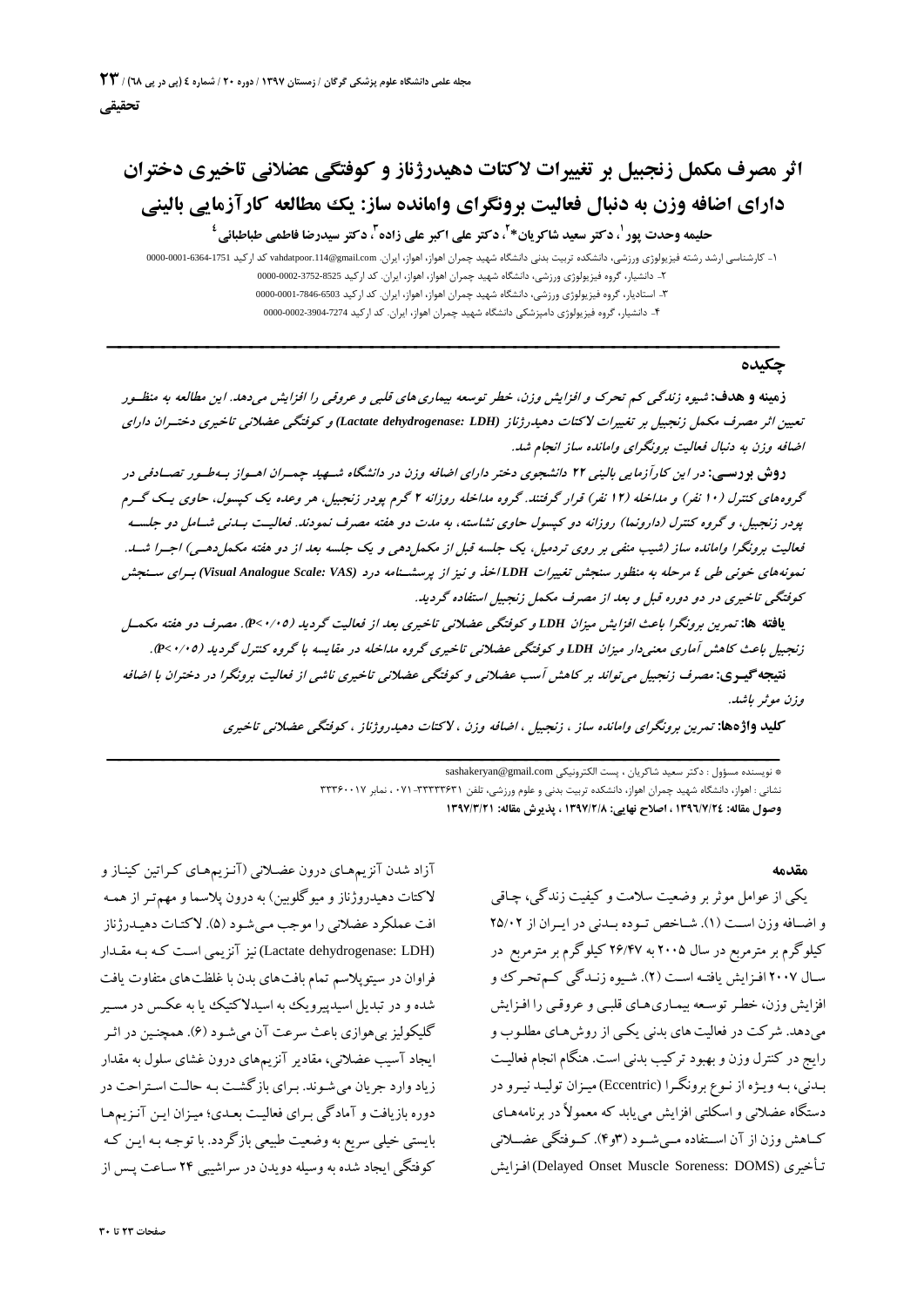دویدن به اوج خود میرسد (٧و٨)؛ لذا راهکارهای مختلفـي از قبيـل استفاده از مکملهاي ضدالتهاب مانند ایبوپروفن ویا ضـددرد ماننـد استامینوفن پیشنهاد میشود. استفاده مکرر از این داروهـا بـه تخریـب دیواره موکوسی معده، رودهو همچنین افـزایش خطـر بیمـاري هـاي قلبی و عروقی منجرمیشود. به همین دلیل در بین محققان استفاده از واسطههاي ضدالتهابی طبیعی، بیشترمـورد توجـه قـرار گرفتـه اسـت  $(9)$ 

گیاه زنجبیل که بـه جینجـر معـروف اسـت ؛ ریشـ ه گیـاه تـازه یـا خشک شده *officinale Zingiber* اسـت . در زمـره گیاهـان دارویـی است که به طور گسترده در نواحی مختلف آسیا کشت مـ یگـردد و در طب قدیم ایران به عنوان گیاه ضد آماس، ضد دردو ضدالتهاب، معرفــی شــده اســت (10). در مــورد اثــرات ضــد درد ایــن گیــاه، گزارشات متعدد نشان دادندهاند کـه ترکیبـات فعـال ایـن گیـاه مثـل جینجـرول، شـوگول،و کورکـومین بـه خـوبی توانـایی مهـار تولیـد پروستاگلاندینهاواینترلوکینهاي درگیردر درد عضلانی را دارند. با توجه به این که ترکیبات ضددردي رایجی چـون میـ ورفین از ایـ ن گیاه مشتق شده؛ مصـرف زنجبیـ ل تـا میـ زان 2 گـرم در روز حـداقل ســمیت را بـرای انســان دارد (۱۱و۱۲). در مطالعــهای اثــر دوچرخــه<br>سواری بر درد عضلانی، التهاب و ناتوانی ناشی از تمرینـات ورزشــی بررسی شد ونتایج نشان داد که همه افراد تحت تأثیرمنفی تمرینـات ورزشـی قـرار گرفتنـد وبـه طـور متوسـط دچـار درد بـازو، نـاتوانی حرکتی ونیز افزایش حجم عضله شدند (13).

این مطالعه به منظور تعیین اثرمصرف مکمل زنجبیل برتغییـرات لاکتات دهیدرژنازو کوفتگی عضلانی تاخیري دختران داراي اضافه وزن به دنبال فعالیت برونگراي وامانده ساز انجام شد.

**روش بررسی**<br>این کارآزمایی بالینی روی ۲۲ دانشجوی دختر بـا میـانگین سـنی ۲۵ سال و دارای اضافه وزن در دانشگاه شهید چمران اهواز در سـال 1395 انجام شد.

معیارهای ورود به مطالعـه شـامل دختـران سـاکن در خوابگـاه بـا<br>دامنه سنی ۲۸–۲۳ سال و شاخص تـوده بـدنـی (BMI) ۲۶/۷۱±۰/۵۶ کیلوگرم برمترمربع بودند.

معیارهای عــدم ورود بــه مطالعــه شــامل وجـود هرگونــه بیمـاری<br>آســـیب عضـــلانـی و اســـکلتی، ســابقه فعالیـــت ورزشـــی، ابــتلا بــه بیمــاريهــاي مــزمن (نظیــربیمــاري قلبــی- عروقــی، معــده دردو بیماريهاي کلیوي) در مدت 6 ماه قبل از آغاز تحقیق بودند.

این مطالعه پس از تایید کمیته اخلاق دانشگاه شهید چمران اهواز<br>(IR.SSRI.REC.1396.133) در مرکز ثبت کارآزمـاییهـای بـالینی ایران با شماره 26N2017090217756IRCT به ثبت رسید.

پــس از توضــیح اهــداف وفعالیــت بــدنی از همــه آزمــودنیهــا



*شکل <sup>1</sup> : نمودار کارآزمایی بالینی*

آزمودنیهاى گروه مداخله، روزانه 2 گرم پـودر زنجبیـل (13)و گروه کنترل 2 گرم پودر نشاسته (با توجه به شـباهت ظـاهر ي) را در دو وعده (هر وعده یک گـرم) قبـل از ناهـار و شـام، طـي مـدت دو هفته بهصورت کپسول مصرف نمودند.

شرایط تغذیهاي شرکتکنندگان در مطالعه با توجه بـه سـکونت در خوابگاهویادآوري ثبت 24 ساعته غذاي مصرفی، یکسان سـاز ي

خونگیری از آزمودنیها طی چهار مرحله و هر مرحله ۵ سی سـی ازورید بـازو یی انجـام شـد. قبـل از مرحلـه مکمـل دهـ ی، دو مرحلـه خونگیري از آزمـودنيهـا صـورت گرفت. مرحلـه اول آن پـیش از انجام فعالیت بدنی و مرحله بعدي بلافاصله بعد از فعالیت بدنی انجام شد. این کار قبل از شروع مرحله مکملدهی بـه منظـور بررسـ ی اثـر ورزش برونگـرا بـرمیـزان بـروز آسـیب عضـلانی در غیـاب مکمـل صورت گرفت. سپس گروه مداخله به مدت دو هفته کپسول حـاو ي زنجبیل را مصرف کردند. گروه کنتـرل طـی ایـن مـدت از کپسـول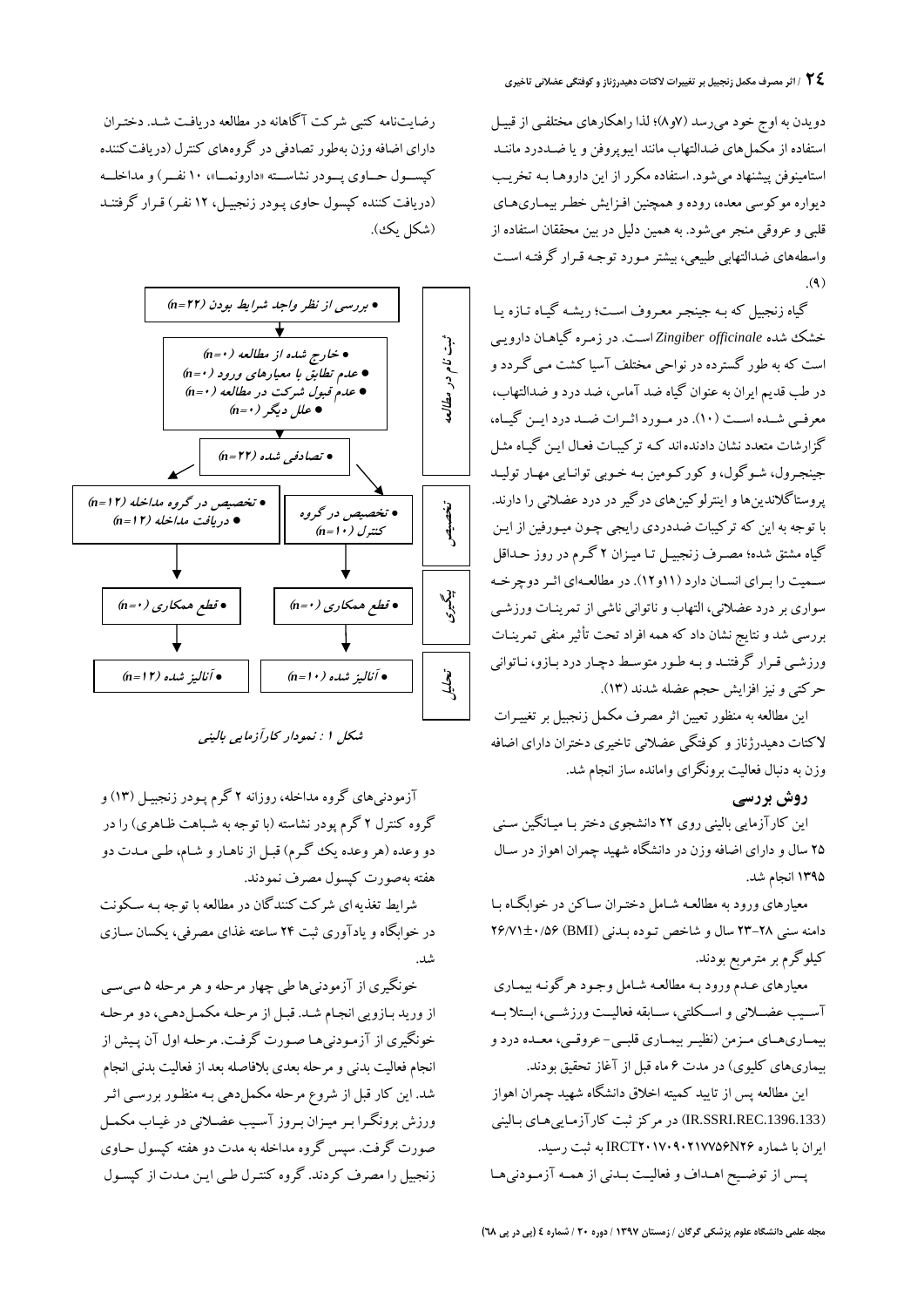حاوی نشاسته استفاده نمودند. هر دو گـروه طـی ایـن دو هفتـه هـیچ داروي ضــدالتهاب و آنتــیاکســیدانی مصــرف نکردنــد وفعالیــت ورزشی نیز انجام ندادند. پس از پایان دو هفته مکمـل دهـی، طـی دو مرحله، قبل از فعالیت بدنی و بلافاصله بعد از فعالیت بدنی خونگیري انجام شد. نمونههاي خونی در حالـت ناشـتا در پـ یش آزمـون وپـس آزمون اخذ گردید. بعد از جمـع آوری در آزمایشـگاه بـا ۳۵۰۰ دور<br>در دقیقه سـانتریفیوژ شـدند و تـا انجـام کـار نمونـههـا در دمـای ۲۰-سـانتیگـراد قـرار گرفتنـد. سـطح آنـزیم LDH بـا اسـتفاده از کیـت شــرکت پــارس آزمــون و بــهوســیله دســتگاه اســپکتروفتومتریک انــدازهگیــري شــد. ضــریب تغییــر 1/2 تعیــین شــد وشــماره کیــت 1400022 بود.

کـــوفتگی عضـــلانی تـــاخیري بـــراســـاس پرسشـــنامه درد (VAS :Scale Analogue Visual (سنجیده شد. میزان احسـاس درد از عــدد یــک (بــدون درد) تــا عــدد 10 (درد غیــرقابــل تحمــل) درجهبندی شد. میـزان کـوفتگی تـاخیری (قبـل، بلافاصـله، ۲۴ و ۴۸ ساعت بعد از فعالیت) در پايراست و چپ، عضلات چهار سرران، همســترینگ وو دوقلــو گــزارش شــده اســت (۱۴). اعتبــار و پایــایی پرسشنامه درد به ترتیب ۰/۹۵ و ۰/۹۶ گزارش شده است (۱۵).<br>آزمون بهصورت وامانده ساز و شیب منفی بر روی تردمیل، طـی

دو جلسـه (یـک جلسـه قبـل از مکمـلدهـی و یـک جلسـه بعـد از مکملدهی) انجام شد. در ابتداي جلسه فعالیت، آزمودنیها به مدت 5 دقیقه برروي تردمیل گرم کردند وپس از آن فعالیت برونگـرا بـر اساس جدول یک اجرا شد. قبل فعالیت، بلافاصـله بعـد فعالیـ ت، 24 ساعت و 48 ساعت بعد از اتمام فعالیت بدنی ازشـاخص درك درد عضلانی استفاده شد. شدت تمرین با استفاده از ضربانسـنج پـولار و شاخص بورگ کنترل شد.

*جدول <sup>1</sup> : فعالیت برونگرا (فعالیت بدنی با شیب منفی بر روي تردمیل) مراحل آزمون سرعت(s/km (شیب (درصد) زمان (دقیقه) گرم کردن <sup>3</sup> <sup>0</sup> <sup>5</sup> مرحله اول <sup>4</sup> -2 <sup>3</sup> مرحله دوم <sup>5</sup> -4 <sup>3</sup> مرحله سوم <sup>6</sup> -6 <sup>3</sup> مرحله چهارم <sup>7</sup> -8 <sup>3</sup> مرحله پنجم <sup>8</sup> -10 <sup>3</sup> مرحله ششم <sup>9</sup> -12 <sup>3</sup> مرحله هفتم <sup>10</sup> -14 <sup>3</sup> مرحله هشتم <sup>11</sup> -16 <sup>3</sup>*

*مرحله نهم <sup>12</sup> -18 <sup>3</sup>*

*مرحله دهم <sup>13</sup> -20 <sup>3</sup> سرد کردن <sup>3</sup> <sup>0</sup> <sup>5</sup>*

داده ها با استفاده از نرم|فـزار آمـاری SPSS-23 تـجزیــه و تحلیــل<br>شدند. از آمار توصیفی برای تعیین میانگین و انحراف معیار هر متغیر و آزمون شاپیرو – ویلکز برای تعیـین توزیـع طبیعـی دادههـا اسـتفاده گردیـد. بـراي بررسـي تغييـرات درون گروهـي LDH از t زوجـي و کوفتگی تاخیري از measures Repeated استفاده شد. براي مقایسـه بین گروهی در مراحل مختلف از آزمون تی مستقل استفاده گردیـ د. سطح معنیداري آزمونها کمتراز 0/05 در نظر گرفته شد. **یافتهها** میانگین وانحراف معیار شاخصهاي آنتروپـومتر یکی و ترکیـ ب

بدنی در جدول 2 آمده است.

| جدول ۲ : ویژگی های بدنی و آنتروپومتریک آزمودنی ها |                                                                           |                            |  |  |  |
|---------------------------------------------------|---------------------------------------------------------------------------|----------------------------|--|--|--|
| گروه کنترل                                        | گروه مداخله                                                               | خصوصيات أزمودني ها         |  |  |  |
| $6/9 \cdot \pm \cdot / V$ o                       | $10/V$ o $\pm$ $\cdot$ /27                                                | سىز (سال)                  |  |  |  |
| 171 <i>/AA</i> ±1/7V                              | 1 71% 1± 1%77                                                             | قلہ (سانتبی متر)           |  |  |  |
| $11/1 \pm 1/11$                                   |                                                                           | وزن (کیلوگرم)              |  |  |  |
| re/ae± •/a7                                       | <u>۳٤/۳٥+</u> ۰/٦٨                                                        | چربی بدن (درصد)            |  |  |  |
| rvi 1± •⁄79                                       | $\mathsf{r}\mathsf{v}/\mathsf{r}\mathsf{r}$ $\pm$ $\cdot$ /2 $\mathsf{r}$ | $(kg/m^2)$ نمایه توده بدنی |  |  |  |
| 11/10±1/11                                        | <u>rr/91+r/vr</u>                                                         | (ml/Kg/min) VO2MAX         |  |  |  |

سطح LDH در هردو گروه مداخلهو کنترل پس از یـ ک جلسـه فعالیت برونگراي وامانده سـاز بـدون در نظرگـرفتن مکمـل زنجبیـ ل افــزایش آمــاري معنــیداري یافــت (0/001>P(. همچنــین میــزان کوفتگی تاخیري و درد عضلانی بلافاصله (پاسخ آنی)، 24 ساعت و 48 ســاعت بعــد از فعالیــت (پاســخ تــاخیري) نیــزافــزایش آمــاري معنیداري یافت (0/001>P (و میزان این افزایش در 24 ساعت و 48 ساعت بعد از فعالیت بیشتر بود (P<۰/۰۰۱). نتایج مربـوط بـه مرحلـه<br>اول، تاثیر فعالیت برونگرا بدون مصرف مکمل زنجبیل بـر کـوفتگی تاخیري در جدول 3 آمده است.

در مرحله دوم تحقیق، دو هفته مکمل دهی زنجبیل بهدنبـال یـ ک جلسه فعالیت برونگراي وامانده ساز باعث كـاهش آمـاري معنـي دار شــاخص LDH گــروه مداخلــه نســبت بــه گــروه کنتــرل گردیــد (0/001>P(. تغییرات شاخص LDH و تفاوت بـ ین گروهـ ی و درون گروهی در جدول 4 نشان داده شده است.

تفاوت آمـاري معنـي داري بـين ميـزان كـوفتگي تـاخيري گـروه مداخلهو کنتـرل بعـد از دو هفتـه مصـرف مکمـل زنجبیـ ل مشـاهده گردیــد (0/001>P) (جــدول 3). بیشــترین میــزان تــاثیر مکمــل و اختلاف گروهها در انـدازه گیـ ري شـاخص LDH در مرحلـه چهـارم خونگیري (پس آزمون بعـد از مرحلـه مصـرف مکمـل) بـود. میـ زان کوفتگی تاخیري گروه مداخله نسبت به کنتـرل ، در هـر سـه مرحلـه بلافاصله (0/01>P(، 24 سـاعت بعـد (0/001>P(و 48 سـاعت بعـد فعالیت (0/001>P (کاهش آماري معنیداري یافت.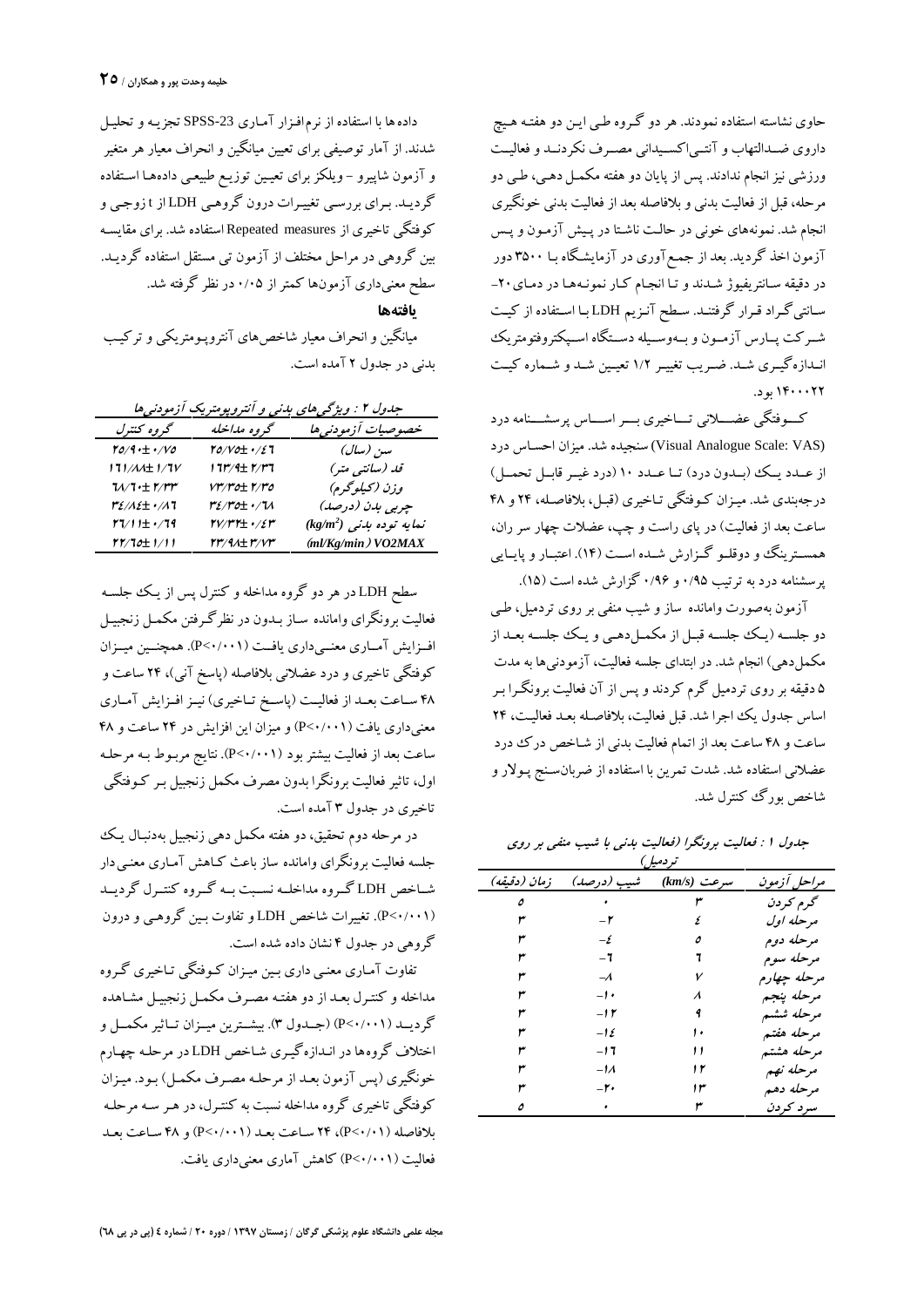|                 |                   | میانگین و انحراف معیار کوفتگی تاخیری | p-value                                                                                                                                     |                                                    |                                                              |                                |
|-----------------|-------------------|--------------------------------------|---------------------------------------------------------------------------------------------------------------------------------------------|----------------------------------------------------|--------------------------------------------------------------|--------------------------------|
| مر حله          | گر و هفا          | قبا فعالت                            | بلافاصله                                                                                                                                    | ٢٤ ساعت بعد                                        | ٤٨ ساعت بعد                                                  | درون گروهه                     |
|                 | مداخله            |                                      | $\frac{1}{2}$ $\frac{1}{2}$ $\frac{1}{2}$ $\frac{1}{2}$ $\frac{1}{2}$ $\frac{1}{2}$ $\frac{1}{2}$ $\frac{1}{2}$ $\frac{1}{2}$ $\frac{1}{2}$ | $2/V \pm 1/V$                                      | $0/\ell \pm 1/\Gamma \Gamma$                                 | $\cdot/\cdot\cdot$ ) *         |
| قبل از مکمل دهی | ىتتىرل            |                                      | $\frac{1}{6}$ $\cdot$ /10                                                                                                                   | $\mathcal{E}/\mathcal{A}\pm\cdot/\mathcal{F}\cdot$ | $0/\mathbf{H}$ $\cdot$ / $\mathbf{V}$ $\mathbf{\mathcal{E}}$ | $\cdot/\cdot\cdot$ ) *         |
|                 | p-value ہین گروھی |                                      | $\cdot$ /19                                                                                                                                 | 4/97                                               | 4/11                                                         | -                              |
|                 | مداخله            |                                      |                                                                                                                                             |                                                    | $\frac{1}{2}$                                                | $\cdot$ / $\cdot$ $\uparrow$ * |
| بعد از مکمل دهی | ىتترل             |                                      | $\gamma/\gamma$ + $\gamma/\gamma$                                                                                                           | $2/4$ + $/17$                                      | $0/V \pm 1/V$                                                | $\cdot/\cdot\cdot$ ) *         |
|                 | p-value بين گروهي |                                      | $\frac{1}{2}$ / + 1 $\frac{1}{2}$                                                                                                           | $\cdot$ / $\cdot$ $\cdot$ $\cdot$                  | $\cdot / \cdot$   *                                          |                                |

جدول ۳ : ميانگين و انحراف معيار مقادير كوفتگي تاخيري مراحل فيل و بعد از مكمل دهي در گروه هاي مداخله و كنترل

 $P< 0.004$ 

جدول ٤ : میانگین و انحراف معیار مقادیر لاکتات دهیدرژناز مراحل قبل و بعد از مکمل دهی در گروههای مداخله و کنترل

| p-value<br>درون گروهی  | ميانگين و انحراف معيار<br>لاكتات دهيدرژناز |                                             | محمر وه ها        | مرحله                  |  |
|------------------------|--------------------------------------------|---------------------------------------------|-------------------|------------------------|--|
|                        | پس آزمون                                   | پیش آزمون                                   |                   |                        |  |
| $\cdot/\cdot\cdot$ ) * | $2.0/T$ t $+1.77$                          | $r_{1\ell}/\cdot c_{\pm}$ $r_{1\ell}/\cdot$ | مداخله            |                        |  |
| $\cdot/\cdot\cdot$ ) * | $2.1772 \pm 1702$                          | $r11/12 \pm 11/97$                          | كتترل             | قبل از مکمل دهی        |  |
|                        | $\cdot$ /91 $^{\circ}$                     | $\cdot/\lambda\lambda$                      | p-value بين گروهي | (در مرحله اول خونگیری) |  |
| $\cdot/\cdot$ 07       | rrr/ $\epsilon$ r $\pm$ 9/19               | ۳۰ <i>۵/0۰</i> ±۱۳/۸7                       | مداخله            |                        |  |
| $\cdot/\cdot\cdot$ ) * | $257/1 \pm 11/1$                           | $r\gamma_{\ell}/\cdot$ a $r\gamma_{\ell}$   | كتترل             | بعد از مکمل دهی        |  |
|                        | $\cdot/\cdot\cdot$ ) *                     | $\cdot$ /۲۳                                 | p-value بين گروهي | (در مرحله دوم خونگیری) |  |
|                        |                                            |                                             |                   |                        |  |

 $P < 0.004$ 

**بحث**

با توجه به نتایج این مطالعه اجراي فعالیت برونگراي وامانده سـاز باعث افزایش شاخصهـا ي آسـیب عضـلانی بلافاصـله بعـد فعالیـ ت گردید وکوفتگی تاخیري نیزبلافاصله، 24 ساعت و 48 ساعت بعـد از فعالیت افزایش یافت. با این حـال، اجـراي ایـن تمرینـات احتمـال آسیب سلولی را افزایش میدهد، بارهاي مکانیکی ناشی از اجرا ایـ ن تمرینـات باعـث ایجـاد اسـترس، درد، التهـاب و گـاهی آســیب در عضلات در حال فعالیت و بافت همبند میشود. بهگونهای که پس از<br>یـک تمـرین برونگــرای شــدید، افـزایش قابــل تـوجهی در مقــادیر شـاخص هـاي التهـابي بـه وجـود مـي آيـد (١٥). طبـق نظريـه آسـيب عضلانی، پارگی سارکوپلاسم باعث شناور شدن آزادانـه محتویـات سلول بین تارهاي عضلانی میشود. افزایش سطح LDH در سـرم بـه آسیب سارکومرو خطوط Z در اثرفعالیـت ورزشـی شـدید بسـتگی دارد. کوفتگی عضلانی تاخیري به هم ریختگـ ی عمـوم ی تارچـه هـا، تضعیف تولید نیروي بیشینهو ظهور پروتئینهـاي عضـلان ی در درون خون مشخص میشود (16و17). از اینرو، اتخـاذ هرگونـه اسـتراتژ ي که باعث کاهش درد و کوفتگی به دنبال اجـرای تمرینـات برونگـرا شود؛ نقش مهمی در بهبود سلامت و همچنـ ین دسـت یابی بـه حـداکثر قابلیتها به هنگام اجراي مهارتهاي ورزشی خواهد داشت.

نتایج قسمت اولیه پژوهش که بـه بررسـی تـاثیر فعالیـت برونگـرا بدون مصرف مکمل زنجبیل پرداخت؛ با نتایج یافته هـای روحـانی و همکاران (18)، نتایجDoma و همکاران (19) همسو وبـا یافتـه هـا ي

Gregory و همکاران (20) ناهمسو بـود. روحـان ی و همکـاران (18)، نقـش تمـرین مقـاومتی و مصـرف پـروتئین وي را بـر شـاخصهـاي کـوفتگی عضـلانی تـأخیری پـس از فعالیـت مقـاومتی بـرون گـرا در مردان تمرین نکرده را مورد بررسی قرار دادند. نتـایج نشـان داد کـه<br>میزان شاخص های کوفتگی عضلانی تأخیری بعد از تمرین مقـاومتی<br>در ۲۴ ساعت و ۴۸ ساعت بعد از فعالیـت برونگـرا نسـبت بـه قبـل از تمرین مقاومتی به طـور معنـ یداري در گـروه دارونمـا کـاهش پیـ دا کرده است (18). تمرین مقاومتی بـه علـت اثـر بـر عـوامل ی همچـون استرس هاي مکانیکی، کنترل عصبي، درخواست هـاي متـابوليکي و فعالیت های هورمونی منجر به تغییر در تارعضلانی وابسته به انـدازه و قدرت می شود. در واقع رشد عضله به طور مشخص وابسته به تعـادل بین سنتز و تجزیه پروتئین است. اجرای تمـرین مقـاومتی بـا افـزایش میوفیبریل ها، پروتئین هـای سارکوپلاسـمی و همچنـین پـروتئین هـای<br>مافتی همـراه اسـت. در نتیجـه سـنتز یـروتئین باعـث کـاهش غلظـت شاخص هاي آسيب عضلاني مي شود (٢١). از دلايـل ناهمسـو بـودن می توان بـه طـول دوره متفـاوت فعالیـت و تفـاوت در روش اجـرای<br>آزمون دو تحقیق اشـاره نمـود. بـا توجـه بـه ايـن کـه در مرحلـه اول مطالعه روحانی و همکاران (18) اثریک جلسـه فعالیـ ت برونگـرا بـر شـاخص آسـیب عضـلانی وکـوفتگی تـاخیري مـورد بررسـی قـرار گرفت. Doma و همکاران در پژوهشی دیگر ناهمسو با این تحقیـق،<br>به بررسی تاثیر فعالیت بدنی بر آنزیـم های آسیب عضلانی و کوفتگی عضــلانی تــاخیري بسکتبالیســتهــا پرداختنــد وافــزایش آمــاري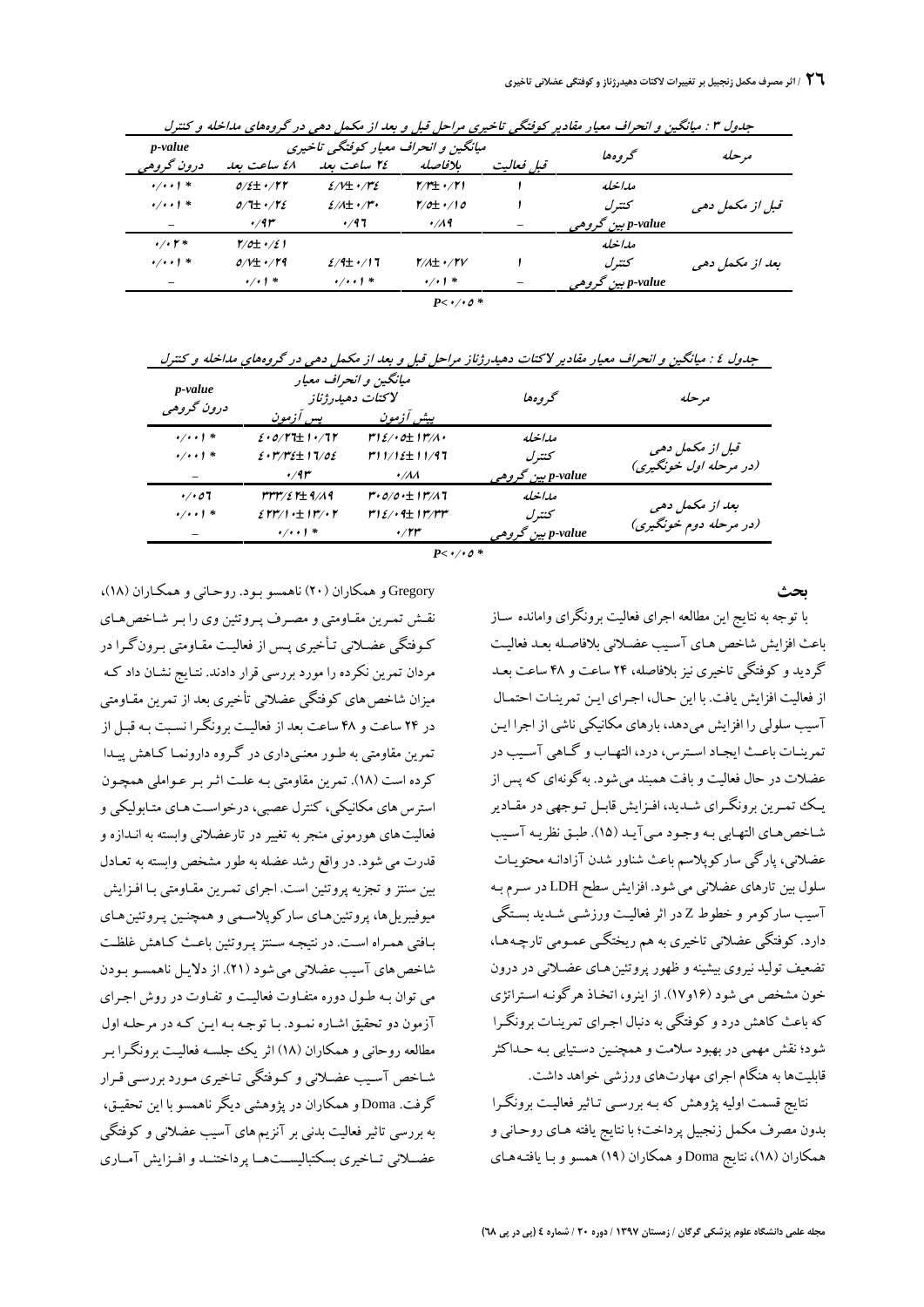معنـیداري در شـاخصهـاي آسـیب عضـلانی پلاسـماو کـوفتگی تاخیری عضلانی مشاهده نشـد (١٩). از دلایـل عـدم همخـوانی ایـن مطالعه با نتایج پژوهش حاضر می توان به تفـاوت نـوع آزمـودنی هـا،<br>سطح آمادگی، شدت فعالیت انجام شده و نوع انـدازهگیـری خـونی<br>اشاره کرد. با توجه به اینکه در تحقیق حاضر نمونه های خونی سرمی<br>مورد تحلیـل قـرار گرفتنـد. Gregory و همسو با تحقیق حاضر کـه روي فوتبالیسـت هـاي مـرد انجـام دادنـد؛ افـزایش آمـاري معنـیداري را در سـطح LDH و CK سـرم پـس از مسابقه گزارش کردند. سطح بالای LDH پس از ورزش در پژوهش حاضرو مطالعات ذکر شده میتواند ناشی از آسیب بافتهاي عضله اسکلتی بر اثر فعالیت بی هوازی باشد. همچنین این آسـیب مـی توانـد حاصل از تکهتکه شدن خطوط Z باشد که تمرینـات شـد ید بـه ایـ ن ساختار عضلات اسکلتی صدمه وارد می کند و باعـث افـزايش ورود این شاخصها به جریان خون میشود (٢٠).

در مرحله دوم تحقیق که به بررسی اثرفعالیت برونگراي وامانـده ساز همراه با مصـرف مکمـل زنجبیـل بـر روي میـزان LDH خـون و کوفتگی تاخیري پرداختیم؛ به این نتـا یج دسـت یـ افتیم کـه مصـرف مکمـل زنجبيـل سـبب کـاهش آمـاري معنـيداري در سـطح بعـد از فعالیت LDH وکوفتگی تاخیري گروه مکمل نسبت به دارونما شده است. گیـاه زنجبیـل دارای مشـتقات کتـونی فنـولیکی اسـت کـه در آزمایشگاه معلوم شده فعالیتهاي فارمـاکولوژیکی و فیزیولـوژیکی زیـادي ماننـد ضـدالتهاب، ضـد درد، آنتـیکارسـینوژنیک واثـرات کاردینوتونیـک دارد (۲۲). همچنـین مکانیســم کــاهش درد زنجبیـل<br>می تواند ناشی از فعال شدن گیرندههای TRPV1 در سیسـتم عصـبی<br>مرکزی باشد و از طریق تولید گرما، درد و آسـیب ناشـی از فعالیـت ورزشی را در بـدن کـاهش دهـد (٢٣). یافتـه هـای ایـن پـژوهش در قسمت دوم با نتایج دریانوش و همکاران (24) نحوه مصرف مکمـل (به صورت پودر)، نوع زنجبیل استفاده شـده ، ترکیبـات آن و منطقـه جغرافیایی که زنجبیل در آن کشت میشود؛ میتوانند از دلایل موثر اثرگذاري مکمل زنجبیل بر کاهش درد ناشی از فعالیت بدنی باشـد. یافته هاي این پـژوهش در بخـش دوم تحقیـ ق، بـا نتـا یج دریـ انوش و همکاران (24)و Wilson و همکـاران (25) همسـو بـوده وبـا نتـا یج پادروند و همکاران (26)، مزیدي و همکـاران (27)، Matsumura و همکاران (28)وفرامرزي و همکاران (29) ناهمسو اسـت. در همـ ین راستا دریانوش و همکاران در تحقیقی تاثیرمصرف مکمـل زنجبیـ ل را در سه گروه شامل گروه مکمل اول (مصرف مکمل یک سـاعت پیش از تمرین)، گروه مکمل دوم (مصرف مکمـل بلافاصـله بعـد از تمرین)و گروه کنترل با پروتکل تمرینی 20 دقیقه پله زدن با شـدت 15 گــام در دقیقــه، در چهــار مرحلــه پــنج دقیقــهاي ویــک دقیقــه اسـتراحت بررسـی کردنـد. نتـایج نشـان داد بـین سـه گـروه تفـاوت

معنیداري در کاهش کوفتگی تاخیري وجود داشـت وایـ ن تفـاوت بین گروه کنترل با گروه هاي دیگر مشـاهده شـد. همچنـ ین مصـرف مکمل زنجبیل یـک سـاعت قبـل از فعالیـت بـدنی تـاثیر بیشـتری در کاهش سطوح آسیب عضلانی داشت (24). Wilson و همکاران در یک مطالعه دو سوکور اثر کوتاه مدت مصرف 2/2 گرم زنجبیـ ل را بردردو کوفتگی تاخیري ناشی از فعالیت طولانی مدت هـواز ي در 20 دانشجوي دانشگاه مورد ارزیابی قراردادنـد ونتـا یج مطالعـه آنهـا بیانگراین بود که در مقایسه بـا گـروه دارونمـا ، زنجبیـ ل اثـر آمـاري معنیداری بر روی کاهش ادراک درد عضلانی و کوفتگی تـاخیری دارد (25). استفاده از دوز مصرفی تقریباً 2 گـرم زنجبیـ ل در روز در هردو تحقیق به عنوان دوز استاندارد شدهو اثرگذار مصرفی زنجبیل معرفی شده است. همچنین استفاده از پودر ریشه زنجبیل (در هـر دو پژوهش) که حاوی ترکیبات اصلی ضد التهاب و ضد درد است و از<br>طرفی باعث مهار مسیرآنزیم سیکلواکسیژناز می شود؛ از دلایل تـاثیر مثبت زنجبیل بر کاهش درد و کـوفتگی تـاخیری در هـر دو تحقیـق است.

در همین راستا پادروند و همکاران در پژوهشـ ی کـه بـر روي 22 مرد غیر ورزشکار همراه با برنامه تمرینـی اسـتقامتی پیشـرونده انجـام دادند؛ دریافتند که مصرف ۶ هفته، روزی یک گرم مکمـل زنجبیـل اثر آماری معنی داری بر کاهش آنزیم کـراتین کینـاز نـدارد و دلیـل احتمالی آن را دوز مصرفی و نوع آزمودنی بیان کردند (26).

مزیدي و همکاران (27) اثر مکملدهی کوتـاه مـدت زنجبیـل را بر سایتوکینهاي پیش التهابی وکوفتگی عضـلان یتـاخیري متعاقـب تمرین مقاومتی بـا دو سیسـتم بـاردهی فزاینـده و کاهنـده در مـردان جوان والیبالیست وفوتبالیست ارزیابی نمودنـد. هـر دو روش تمـرین مقـاومتی بـهویـژه الگـوي بـاردهی کاهنـده باعـث افـزایش آمـاري معنیدار LDH بهخصوص بلافاصله و ۲۴ ساعت پس از فعالیت شـد. همچنین مصرف 3 گرم زنجبیل به مدت یک هفته تـاث یرمعنـ ی داري در کـاهش شـاخص.هـای LDH و کـوفتگی تـاخیری گـروه مکمـل<br>نسبت به دارونما نداشت. میـزان آسـیب و کـوفتگی متفـاوت در پـی فعالیت می تواند دلیل نتایج متفـاوت ایـن پـژوهش بـا تحقیـق حاضـر باشد. با توجه به ایـن کـه پروتکـل تمرینـی در ایـن پـژوهش تمـرین مقاومتی و روش باردهی کاهنده (سنگین به سبک) بوده اسـت. ایـن دو روش تمرینی حتی در ورزشکاران به لحاظ بدنی آماده نیز باعـث ایجاد التهاب سیستمیک، آسیب عضلانی و کوفتگی تاخیری شـدید میشود. پس نوع و شدت متفاوت فعالیتها میتوانـد دلیـ ل ناهمسـو بودن این دو تحقیق باشد.

Matsumura و همکاران (٢٨) تـاثير مصـرف ۴ گـرم زنجبيـل را بهمدت پنج روز بر شاخص های آسیب عضلانی و کوفتگی تـاخیری بعد از فعالیت بدنی ارزیابی کردند. نتایج عدم تاثیر مثبت زنجبیـل بـر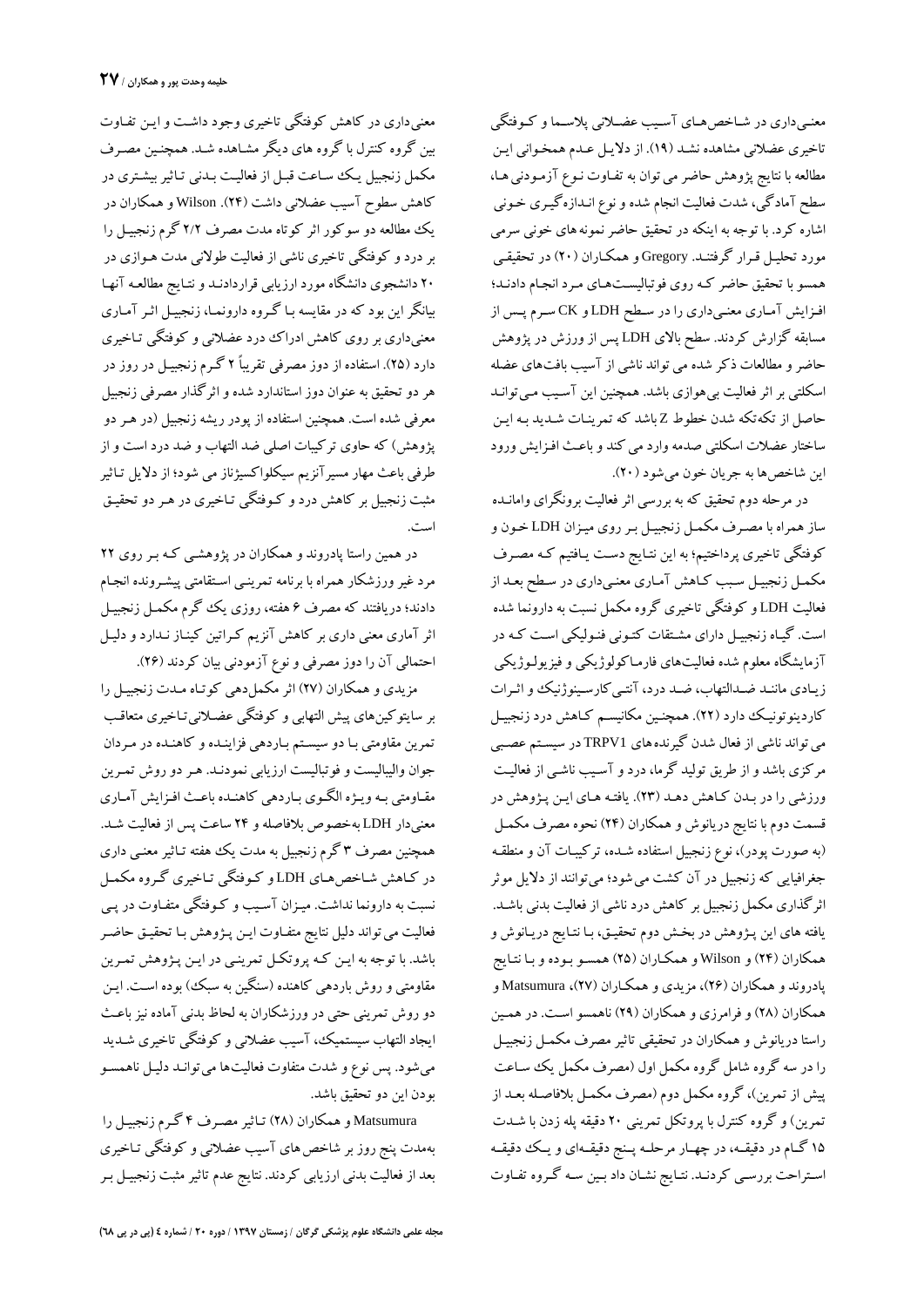کوفتگی تاخیري و آسب عضلانی را نشان داد. کوتاهتربودن مـدت زمان مصرف مکمل و دوز بالاي مصرفی زنجبیل به میزان 4 گرم در روز ممکن است به خاطر خاصیت سمی بودن باعـث ایجـاد اخـتلال در عملکردوسیستم ایمنی بدن شده باشد. تفاوت در زمان خونگیري و بررسی شـاخص هـای آسـب عضـلانی و کـوفتگی تـاخیری تـا ٧٢ ساعت بعد فعالیت می توانـد دلیـل اخـتلاف نتـایج دو تحقیـق باشـد. احتمالاً کوفتگی تاخیري و آسیب عضلانی تا 72 ساعت بعد فعالیـ ت نیز طول می کشد. با توجه به این که در تحقیق حاضـر تـا ۴۸ سـاعت بعد از فعالیت فقط بررسی شده بود. Matsumura و همکـاران دلیـ ل عدم تاثیر زنجبیل بر کاهش درد را به بارگذاری زنجبیل نسبت دادند که باعث افزایش عملکرد عضلانی شدهوبه افراد امکان انجـام کـار فیزیکی بیشتري را در طول پروتکل برونگـرا داده اسـت کـه ممکـن است سبب آسیب بیشتر عضلات و عدم تاثیرزنجبیل بر کـاهش درد و کوفتگی ناشی از آسیب عضلانی شده باشد (۲۸). همچنـین تعـداد<br>بیشتری از انقباضات برونگرا در این مطالعه احتمالاً آسـیب عضـلانی بیشتري را نسبت به سایر مطالعات ایجاد کرده است.

فرامزي و همکاران تأثیر مکمـل سـاز ي تـور ین بـر شـاخص هـا ي آسـیب عضـلانی ناشـی از فعالیـت ورزشـی مقـاومتی برونگـرا را در مردان بدنساز بررسی کردند. فعالیـ ت برونگـرا همسـو بـا مرحلـه اول پــژوهش باعــث افــزایشلاکتــات دهیــدروژنازو کــراتین کینــازو شاخص کوفتگی عضلانی تاخیري بلافاصله، 24 ساعت و 48 ساعت بعد فعالیت شده بودو مرحله دوم پژوهش آنان نشان داد که مصرف مکمل تورین به مدت 7 روز تاثیر آمـار ي معنـ ی داري بـر DOMS و

7. Warren GL, Ingalls CP, Lowe DA, Armstrong RB, Excitationcontraction uncoupling: major role in contraction-induced muscle injury. Exerc Sport Sci Rev. 2001 Apr; 29(2): 82-87.

8. Vickers AJ. Time course of muscle soreness following different types of exercise. BMC Musculoskelet Disord. 2001; 2: 5.

9. Davis JM, Murphy EA, Carmichael MD, Zielinski MR, Groschwitz CM, Brown AS, et al. Curcumin effects on inflammation and performance recovery following eccentric exercise-induced muscle damage. Am J Physiol Regul Integr Comp Physiol. 2007 Jun; 292(6): R2168-73. doi: 10.1152/ajpregu.00858.2006

10. Biniaz V. World-wide researches review on the therapeutic effects of ginger. Jentashapir J Health Res. 2013; 4(4): 333-37.

11. Atashak S, Peeri M, Jafari A, azarbayijani M. Effects of 10 week resistance training and Ginger consumption on c-reactive protein and some cardiovascular risk factors in obese men. Physiol Pharmacol. 2010; 14(3): 318-28.

12. Singletary K. Ginger: An overview of health benefits. Nutrition Today. 2010; 45(4): 171-83. doi: 10.1097/NT.0b013e3181ed3543

13. Black CD, Herring MP, Hurley DJ, O'Connor PJ. Ginger (Zingiber officinale) reduces muscle pain caused by eccentric exercise. J Pain. 2010 Sep; 11(9): 894-903. doi: 10.1016/j.jpain.2009.12.013

14. Blatner SE, Noble L. Relative effects of isokinetic and plyometric traning on vertical jump performance. Res Q Exerc

LDH مردان بدنساز ندارد (29). از دلایل ناهمسو بـودن ایـ ن تحقیـ ق با پژوهش حاضرمیتوان بـه نـوع مکمـل اسـتفاده شـده و ترکیبـات متفاوت آن با مکمل زنجبیل اشاره کرد.

زنجبیل می تواند در کـاهش التهـاب و درد ناشـی از ورزشهـای سـنگین مـوثر باشـد. 5-gingerol و 3bogaol موجـود در زنجبیـل میتواند به عنوان بلوکـه کننـده هـا ي رسـپتورها ي سـروتون ینی عمـل نماید واز این طریق آزاد شدن ماده P) واسطه التهاب و درد) درد را محدود کنند. همچنین مطالعات آزمایشگاهی نشان دادهاند که مهـار گیرندههاي سروتونینی باعث کاهش دردو التهاب مـ یشـود . اثـرات ضد دردي القاء شده توسط اسید استیک توسط این گیـاه هـم نشـان داده شده است (13و30).

## **نتیجهگیري**

نتایج این مطالعه نشان داد که تمرین برونگرا باعث افزایش سطح لاکتات دهیدروژناز و کوفتگی تـاخیری بعـد از فعالیـت در دختـران داراي اضافه وزن مـي شـود. همچنـين مصـرف روزانـه ٢ گـرم پـودر زنجبیل به مـدت دو هفتـه، سـبب کـاهش میـ زان آسـ یب عضـلان ی و کوفتگی تاخیري درد ناشی از فعالیت در دختران اضافهوزن گردید. **تشکر و قدردانی**

ایــن مقالــه نتیجــه پایــاننامــه (شــماره 9542807) خــانم حلیمــه وحدتپور براي اخذ درجه کارشناسـی ارشـ د در رشـته فیزیولـوژ ي ورزشی از دانشکده تربیت بدنی دانشـگاه شـهید چمـران اهـواز بـود. بدین وسیله از همه کسانی که در اجـرای مطالعـه حاضـر مـا را یـاری نمودند؛ صمیمانه تشکر مینماییم.

### **References**

1. Wefers JF, Woodlief TL, Carnero EA, Helbling NL, Anthony SJ, Dubis GS, et al. Relationship among physical activity, sedentary behaviors, and cardiometabolic risk factors during gastric bypass surgery-induced weight loss. Surg Obes Relat Dis. 2017 Feb; 13(2):210-219. doi: 10.1016/j.soard.2016.08.493

2. Esteghamati A, Khalilzadeh O, Mohammad K, Meysamie A, Rashidi A, Kamgar M. Secular trends of obesity in Iran between 1999 and 2007: National Surveys of Risk Factors of Non communicable Diseases. Metab Syndr Relat Disord. 2010 Jun; 8(3): 209-13. doi: 10.1089/met.2009.0064

3. Cox CE. Role of physical activity for weight loss and weight maintenance. Diabetes Spectrum. 2017; 30(3): 157-60. https://doi.org/10.2337/ds17-0013

4. Moreira A, Nosaka K, Nunes JA, Viveiros L, Jamurtas AZ, Aoki MS. Changes in muscle damage markers in female basketball players. Biol Sport. 2014 Mar; 31(1): 3-7. doi: 10.5604/20831862.1083272

5. Twist C, Eston R. The effects of exercise-induced muscle damage on maximal intensity intermittent exercise performance. Eur J Appl Physiol. 2005 Aug; 94(5-6): 652-58. doi: 10.1007/s00421-005-1357-9

6. Abaïdia AE, Delecroix B, Leduc C,Lamblin J, McCall A, Baquet G, et al. Effects of a strength training session after an exercise inducing muscle damage on recovery kinetics. J Strength Cond Res. 2017 Jan; 31(1): 115-25. doi: 10.1519/JSC.0000000000001479